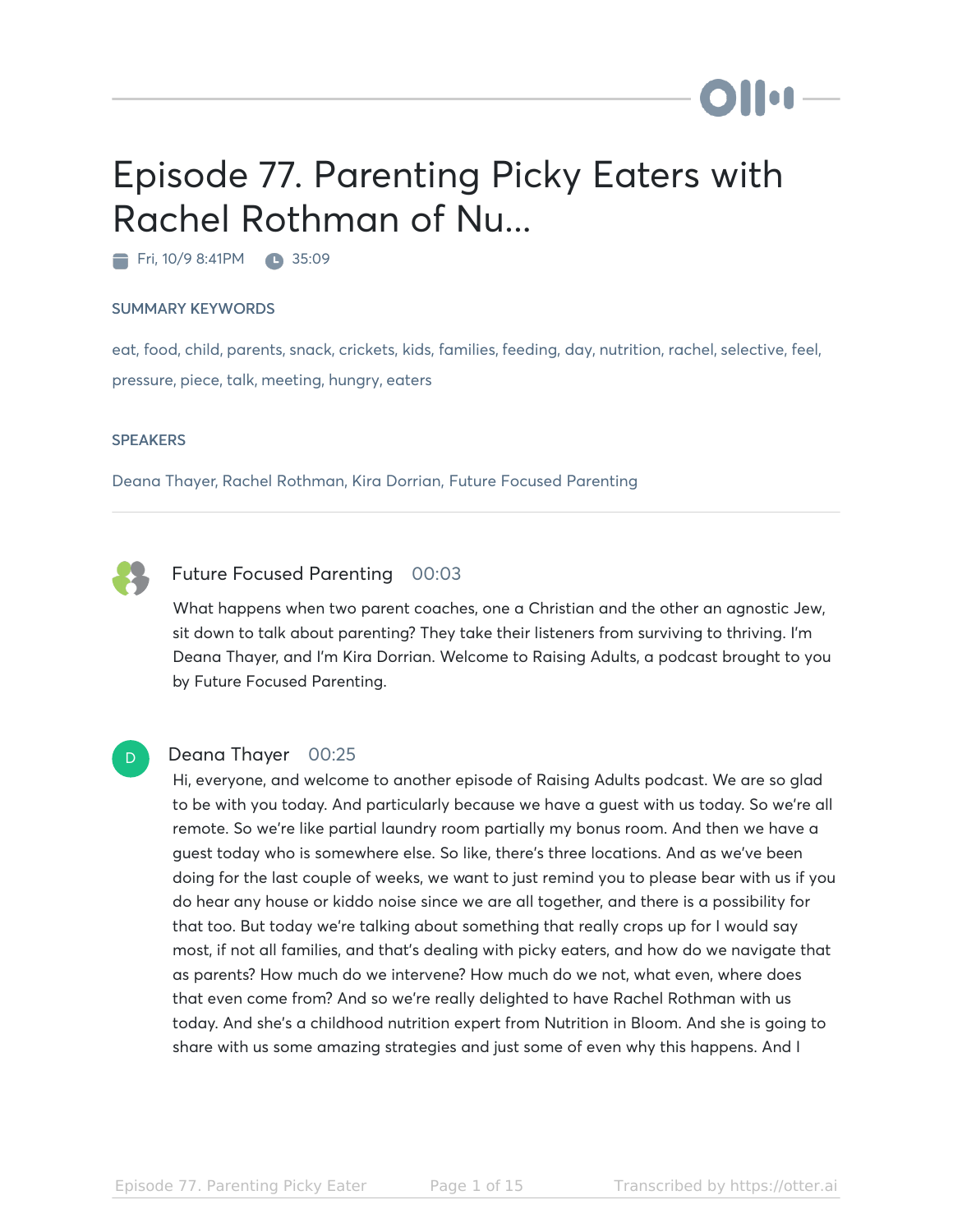think you as parents will find it very helpful. And I know that Kira and I both deal with food issues with our children, but in really different ways. So I think we're going to come away personally learning a lot, too. So Rachel, thank you so much for being with us today. Welcome to Raising Adults.

### Rachel Rothman 01:41

Thank you so much for having me. I'm so delighted to be talking to you both.

## D

D.

#### Deana Thayer 01:46

We are glad to have you. And could you start just by introducing yourself and your work? And just tell us a little bit about what you do and your family.

#### Rachel Rothman 01:54

Sure, absolutely. So I am a pediatric dietitian and a feeding expert. I have my private practice Nutrition in Bloom. And I've had my practice for a little over three years. Prior to that I worked at a local, I'm located in San Diego, so I worked at a children's hospital here doing some inpatient and some outpatient work with kids and families and really decided to go for it and start my own practice. And now, most of the work that I do is with parents with children of all ages. And really my, I feel like my goal is always to help parents just feel more relaxed when they're feeding their kids and also more empowered and more confident. And one of the things that I specialize in is working with really extremely selective or picky eaters and really fostering a healthy relationship with food for for all of the people that I work with. And what I mean by that is really wanting children to grow up trusting their bodies and trusting their intake. And I have to say one of the things that really resonates with both of you and your podcast is how you are really doing that. And it is in terms of Raising Adults. And I feel like that's sort of what I'm doing as well is really wanting kids to grow up, be feeling as though they're competent eaters, and liking their bodies, liking, enjoying eating.

#### Deana Thayer 03:20

I'm so excited. And what an important way to encapsulate that, like that is a great description. And what a great goal to shoot for, that it's not just about getting your kid to eat a variety of foods, but also how do they feel about themselves as an eater once they're grown? I mean, I have to admit, I've never really thought about it quite like that. That's fascinating. So before we get to the actual problem solving and all the nuts and bolts, could you maybe share with our listeners, why this even happens in the first place?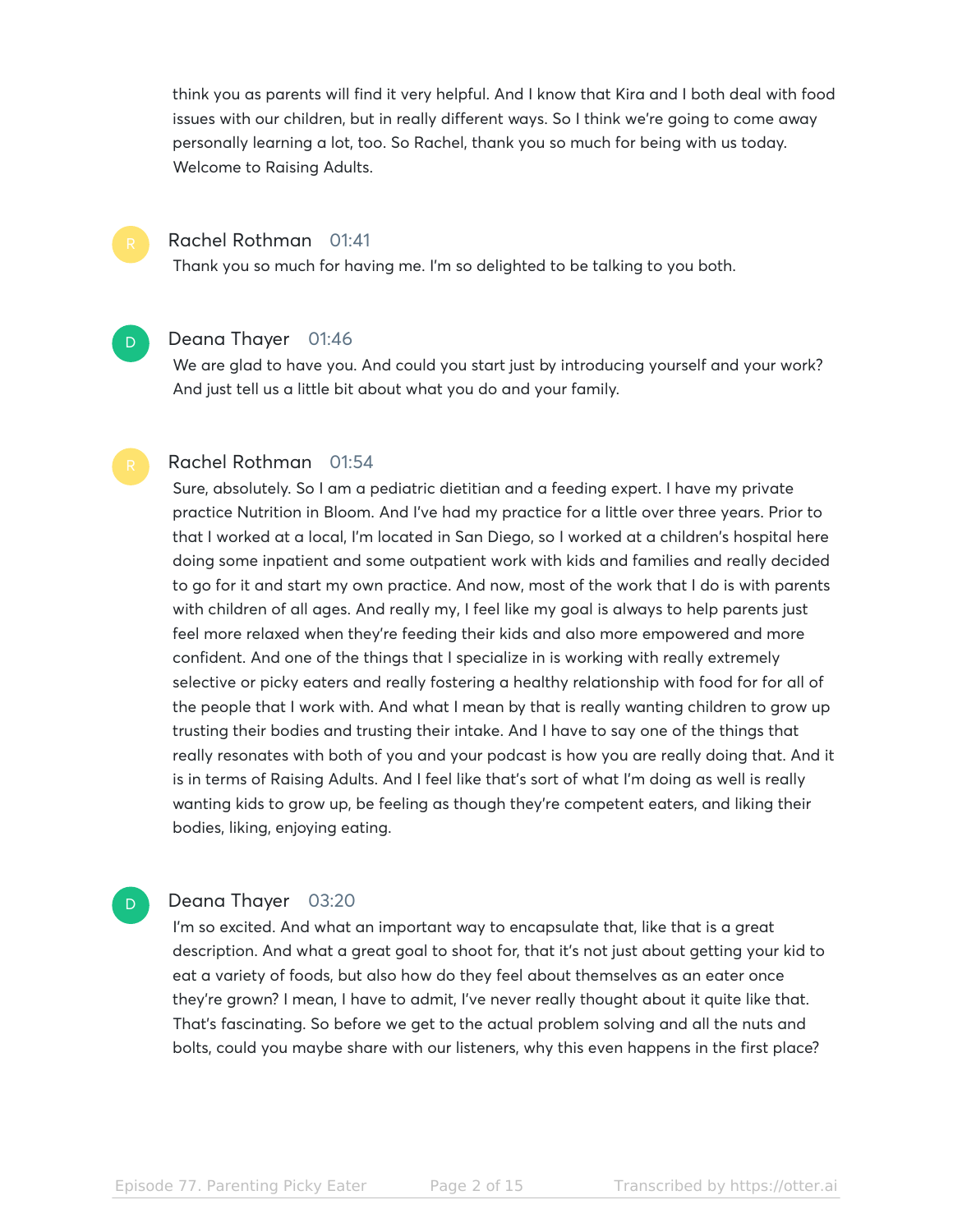Like why are so many kids picky eaters, where does that come from? What is that about in the first place?

#### Rachel Rothman 03:52

Yes, absolutely. So this picky or selective eating is very, very common. Most kids kind of go through it usually around one or two years of age. And so what's kind of happening if you think about it developmentally, they're becoming toddlers, they're becoming more aware of themselves, of others, they're really gaining independence, they're learning they can say no, and that they have a say in things. So from a developmental perspective, it's actually really great. We want our kids to be independent and to be more self aware. However, from a feeling perspective, it's really frustrating. Because now they can say no to us, they can kind of test us a little bit, they can start throwing food. So all of these things are kind of happening at the same time. Um, so, so most usually like one, two, maybe two and a half years of age, they all kind of go through this, go through this at some point. So that's kind of why picky eating is normal.

#### Kira Dorrian 04:50

Okay, so I am, as I said, so personally, very excited to speak with you because I have two very selective eaters and it went exactly how you just said. They ate everything and then suddenly they ate nothing. And I want all those things that you just said for them, I want them to have healthy relationship with food, with their bodies, blah, blah, blah. And then as a parent, you get this, like, I want that. And I need you to also not die from starvation. And so there's this panic, I think that sets in us as parents. And so anyway, this is a long way of asking my question, which is, we have really tried to get our kids to at least be open to trying new foods, right? That it's like, you don't have to like everything, you don't have to eat everything. But we really want you to just taste everything so that you can figure out what you do like and what you don't like. And it's like my two have already decided they don't like it before they try it. So you see them, their little faces like scrunch up. And they like stick out their tongue just a tiny bit. And they'll eat like the teensiest, little morsel of whatever it is. And they're already saying no, or I don't like it by the time it's touched their tongue. You know, there's like nothing's actually happening in this moment. And so I'm just curious, like, when you're in that situation, how do I get them to try these new foods with a positive mindset, to go in with, I might really like that. This could be something new to add to the five foods that I eat. Any thoughts on that?

K

#### Rachel Rothman 06:14

Yes, I have a lot of thoughts on that. And I'm actually going to kind of take a step back.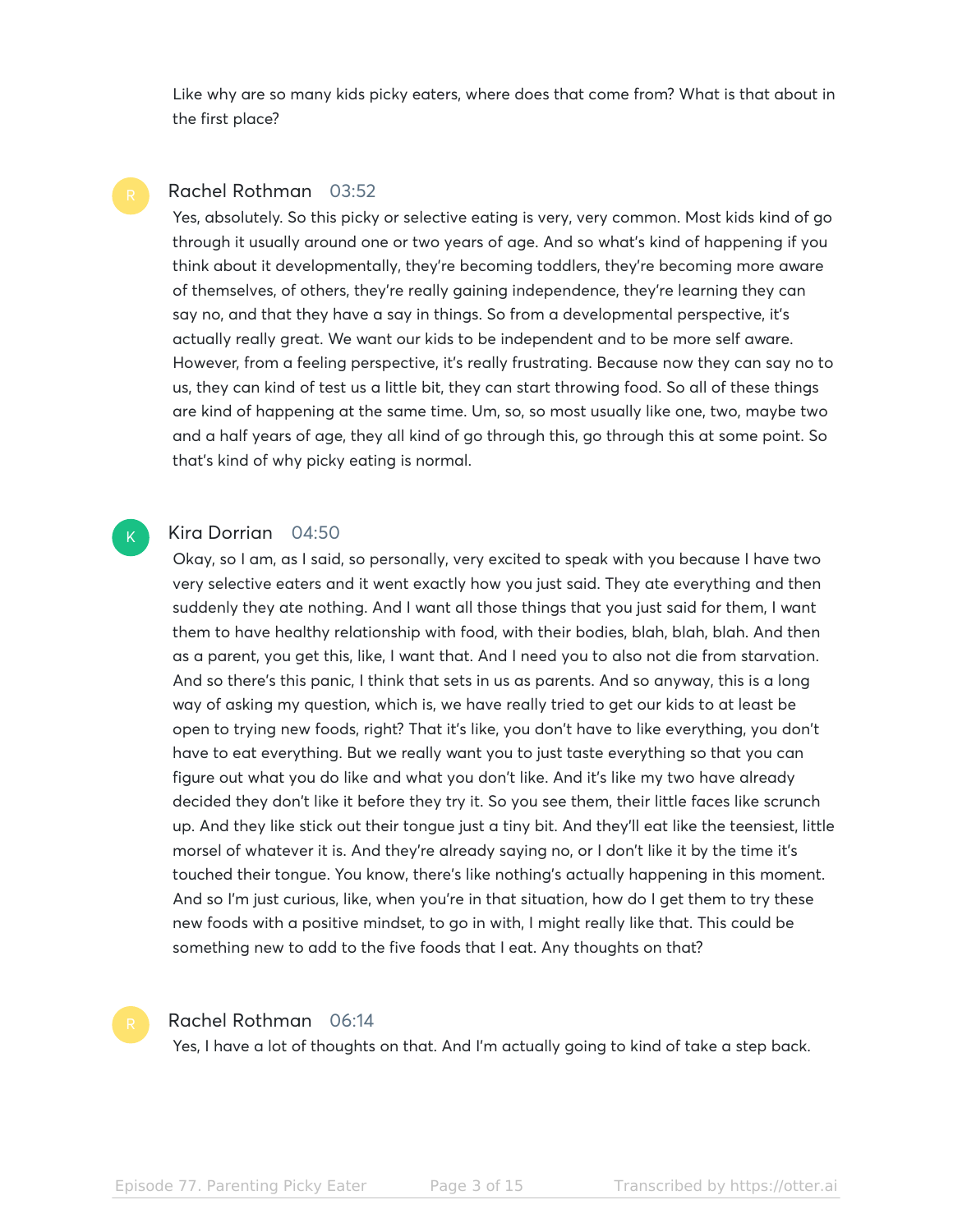And when, when I think about trying new foods, I think a lot about short and long term goals. So short term goals would be we want our kids to be meeting their nutrition needs. Now we want them to be meeting their vitamins or minerals, you know, growing okay. But then when it comes to these long term goals, these are the goals that are really related to trying new foods and expanding their, what they're eating and kind of eating more of a variety. And what I find that really works best is when we kind of look at this piece of trying new foods as this like long term goal versus it happening, like today. Does that make sense so far?



#### Kira Dorrian 06:59

I think so. Yeah. What does that look like?



#### Rachel Rothman 07:01

So, um, I'm going to tell a brief story. Hopefully I can keep this brief. But there's a feeding therapist, her name is Marcia Dunn Klein, and she has this wonderful story about traveling to a new country and eating crickets for the first time. So, either of you eat crickets, or have you ever eaten crickets?



#### Deana Thayer 07:19

I do not make a regular habit of eating crickets, Rachel.



#### Kira Dorrian 07:22

I cannot say I've ever had a cricket in my mouth, at least not voluntarily.

#### Rachel Rothman 07:29

This story will work for you. But if any of your listeners have eaten crickets, think of some food that's just random that you've never eaten before. And let's say you are traveling to a new country and crickets are a delicacy and you're going to stay, maybe you have some family, you're going to stay at someone's house, you've never been there before. And crickets are served. And they say oh, would you like some? Do you want to try some? You're probably going to be pretty hesitant to try it initially, right? You might kind of want to look around, watch other people eating it. You might want to maybe pick up that cricket, maybe smell it or even like lick it or just kind of check it out for a while. And it might take you a couple of days, maybe you're served it a few nights in a row before you actually try the cricket. And you can kind of think of this as, for a lot of kids, new foods are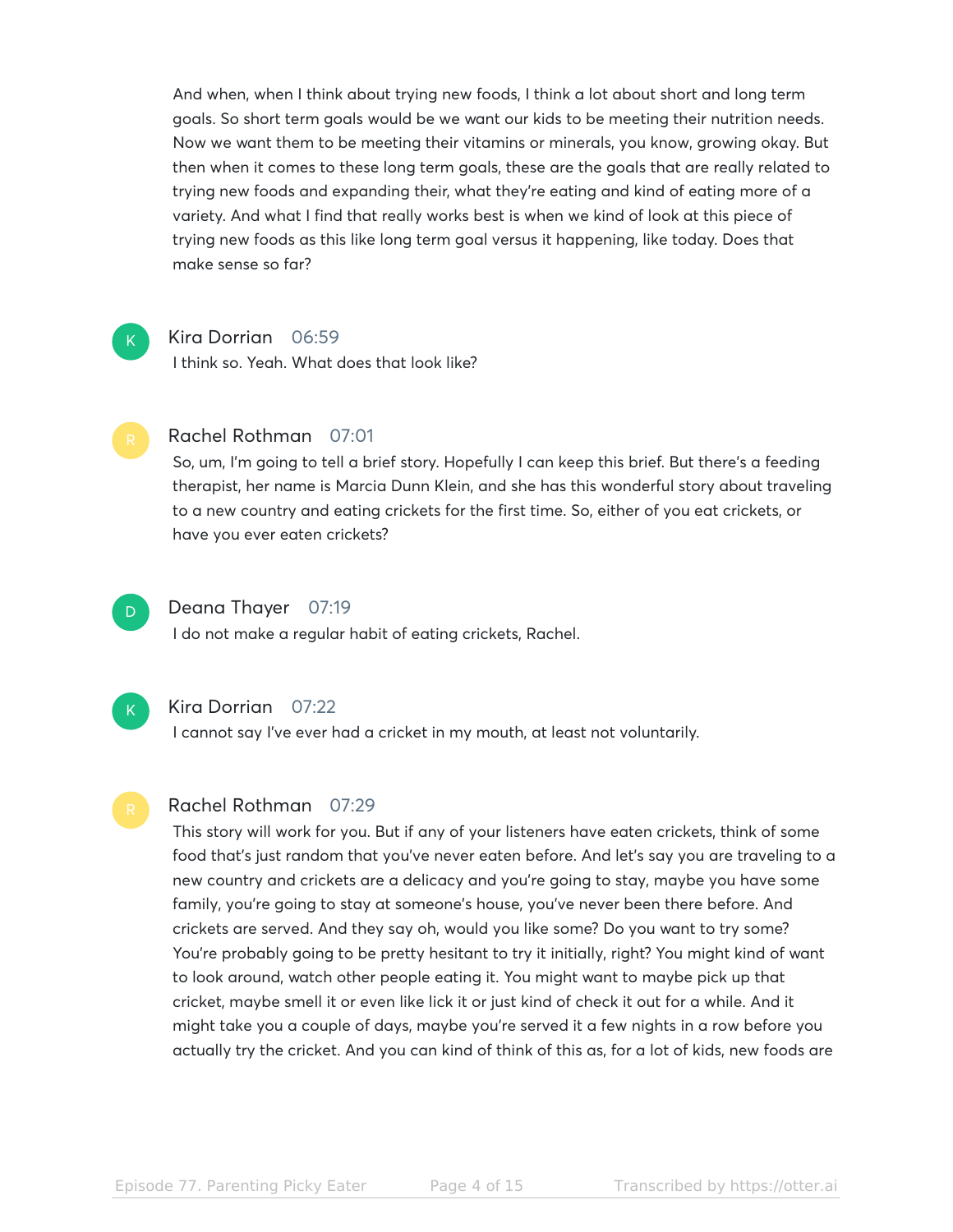their cricket. So them trying new foods, they, they might have a real fear behind it or there might be something else going on that makes them a little bit more hesitant. So when it comes to trying new foods, we want to think about it kind of as a cricket, where we want to focus on, instead of focusing on them trying new foods immediately, what I kind of recommend is thinking about, okay, how can we get them to interact with those foods, and have these like positive interactions, even if it's not eating that food right away? Because a lot of times what happens is it's those interactions over a period of time that are going to get them to eventually eat the food. So what I recommend is instead of you know, kind of thinking about how we talk about food at mealtime, so instead of try a bite of your broccoli, I know you've eaten it before, I know you like it, something like ooh, this broccoli smells really good. Or oh, when I touch this broccoli, it's really bumpy on my fingers. How does it feel to you? So kind of taking away this pressure piece. I find that a lot of parents put this pressure on their children when it comes to meal time and don't really have that trust of their children. And kind of meeting their child where they where they're at or kind of trusting their child to meet their own needs. And when, when, what I find is when there is this pressure, children kind of tend to pull back from it. So trying to sort of work with them and encouraging them at mealtimes.

#### Kira Dorrian 09:53

 $\mathsf{K}_{\scriptscriptstyle{+}}$ 

I love the idea of that and I can already kind of see where that pressure has come from at least in, in our household. There's definitely just like a lot of stress around food, you know, like you talked about relaxed, meals should be, meal prep should be relaxed. And I was like, oh my gosh, that's like the exact opposite of my experience. So I can imagine, you know, I have twins, and I can imagine one of them really, really loving if I kind of took that approach. I think my fear is that the other one would just never, would just never do it. And what like, what do you think about that? Are there some kids that just won't? And that's okay. Or do you find that really, like, when you back off completely, things just naturally unfold?

#### Rachel Rothman 10:33

I will say this, it's like, so easy for me to say this. So much easier said than done, right? One of those things where I can say this, but then when you're in the actual mealtime, I mean, I know. I've got two young kids at home, like mealtimes get really stressful, but I will say that it's this pressure piece. And I don't think it's something that, you know, all the sudden, you're going to go home and say like, okay, no more pressure, you know, just like, whatever. But, um, but it can be learned over time. And what happens usually is most kids will kind of realize that pressure piece is off of them, and sort of maybe be a little bit more open. Um, that being said, though, you know, there are kids who are naturally more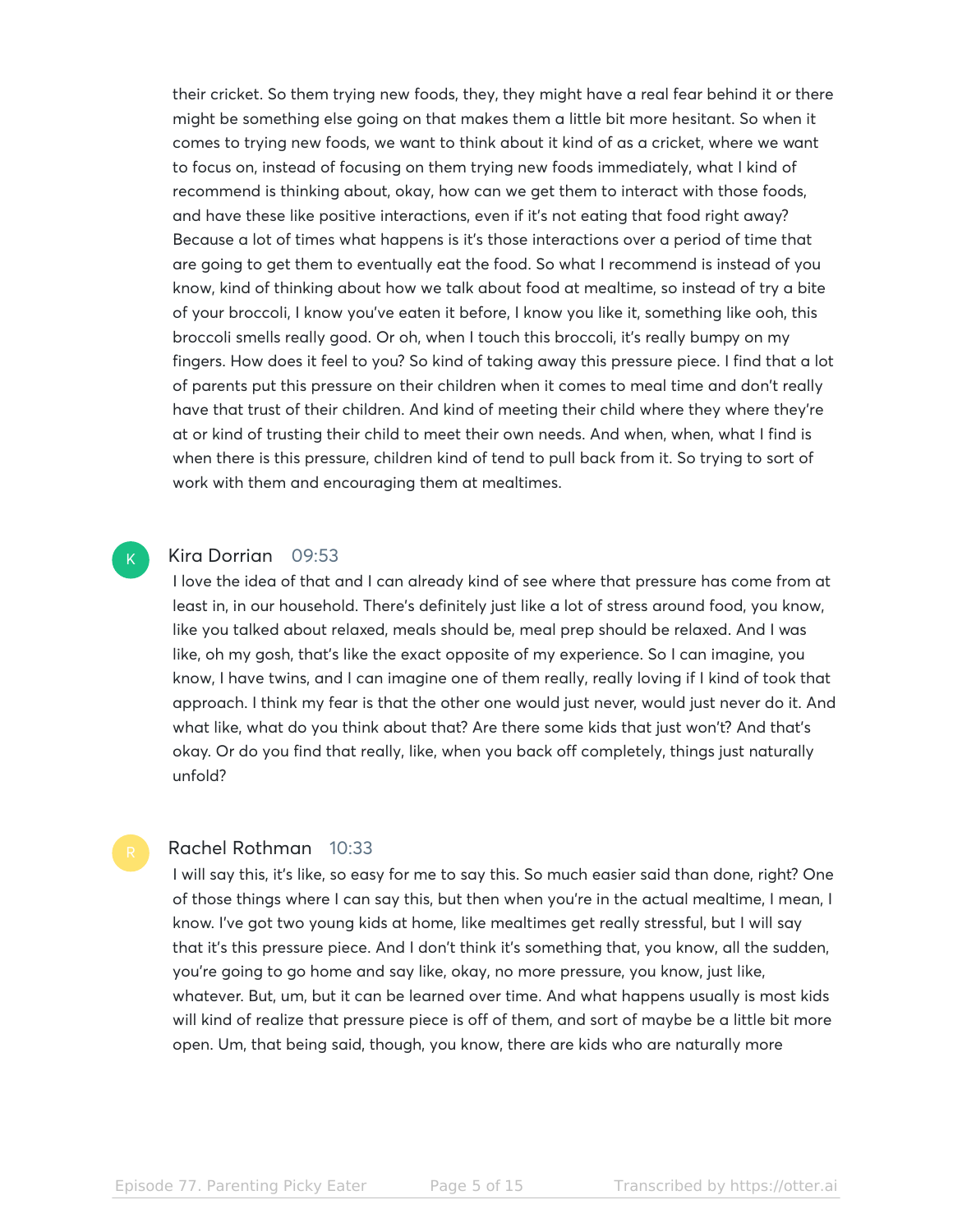selective or a little bit pickier who it takes more time, or there are going to be a variety of foods that they never end up liking. You know, we all have foods that we don't like, either. And so it, but it's still about trying to take that pressure off. Does that make sense?

#### Kira Dorrian 11:29

 $\mathsf{K}_{\scriptscriptstyle{+}}$ 

D

Yeah, it does, it makes a ton of sense.

#### Deana Thayer 11:31

And do you, I have kind of a follow up question on this. Rachel, do you recommend that if families see, there really is, you know, even when there's not pressure? They've maybe got a child who's more going to lean into well, then I know I don't have to, so I won't? Do you recommend families supplement in some other way? And that they try to calm down and tell themselves, it's okay, I can give them a vitamin? Or what do you, what do you recommend if there is a nutritional component that might be missing, but we don't want to escalate the pressure just to get all those nutrients in?

#### Rachel Rothman 12:04

Absolutely. That's a great question. And that's, again, going back to like those short and long term goals. So short term goals is how can I make sure my child is meeting their needs today, so that might be with a vitamin, that might be with eating foods that are fortified, like cereal, or even Pediasure or something like that. I mean, it's so hard for me to make a general recommendation, you know, versus like a specific child. But, um, but I think sometimes we have these ideas in our minds of what our child needs to eat to meet their nutrition needs. And sometimes it's more than what we actually, what we think. So for example, protein, I find to be a really big one, where a lot of times we feel like our child needs a lot of protein. But if we look at a food like pasta, pasta has some protein in it, and our protein, protein needs aren't huge, you know. Usually, if your child's eating maybe one protein, one component at a meal or snack time that has a little bit of protein in it, they could most likely meet their needs. And so I find that that yes, kind of going back to answer your question is yes. Wanting to kind of look at their diet over a period of time. Whenever I work with clients, I do a lot of nutrition analysis for them. So I'll have families like fill out a three day or a seven day food record. And the reason I have it over a period of time is because no one day really makes or breaks nutrition. So it's important to kind of look at that over a period of time as well.



Deana Thayer 13:37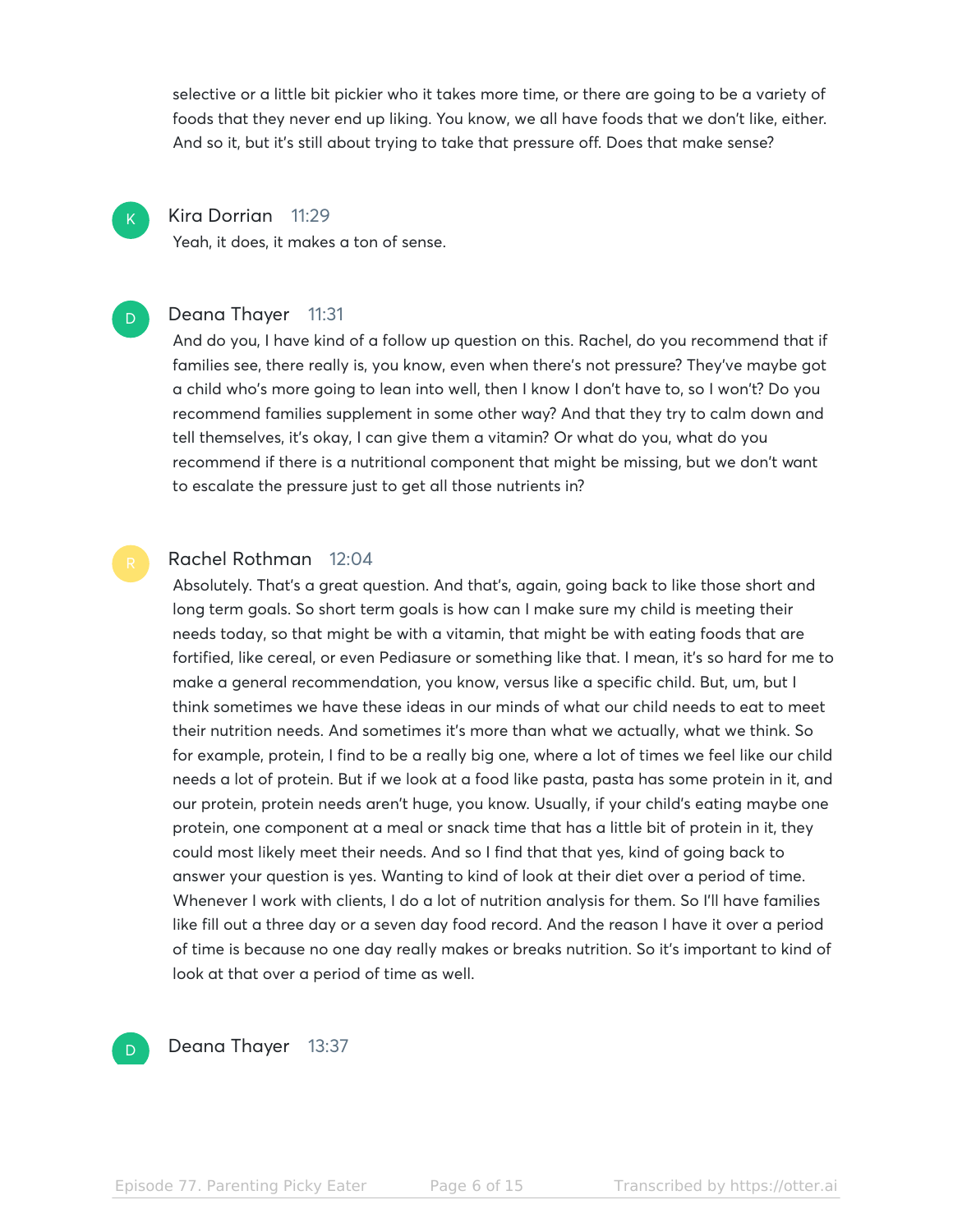Yeah, that makes sense. If they're, especially if they go on a three day chicken nuggetarian strike or something, you don't want to base their whole life on a few rough days. Right?

#### Rachel Rothman 13:47

Exactly. Yeah. And that is, I mean, there's, so I feel like with kids and feeding, I mean of all ages, there's a lot of like some days that you had a lot, some days, barely anything. And it's kind of true for us, too. If you think about yourself, you know, some days, you might be exercising a little more, so you're hungry, and you eat more. Other days, you just might not feel as hungry. So that kind of up and down is really normal. And I think sometimes we get so focused on like one meal that we, that we lose sight of like that long vision for nutrition.

#### Kira Dorrian 14:19

K

So if I'm hearing you correctly, and I'm excited that this is maybe what I'm hearing, but if someone's in a position like mine, where they have, you know, older kids, eight year olds, who are kind of, you know, chicken nugget kids as I like to call them. You know, chicken nuggets and mac and cheese basically. That, that link to the idea of short term and long term, so like short term to maybe let go of that guilt that like, this is where we're at. And I need to make sure they're getting their protein and their you know, their nutritional needs met. But focusing on those long term goals and giving myself that space to grow into that whilst allowing them to eat these things that maybe aren't perfect but are going to help at least keep them nutritionally where they need to be.

#### Rachel Rothman 15:00

Definitely. And so there's a dietician, her name is Ellyn Satter. She's also a family therapist, and she talks about something called the division of responsibility. So she talks about how, as parents, we decide what we're offering, when and where we're offering. And then we let our children decide how much they're going to eat and whether they want to eat that food or not. So what that kind of means is that we really decide on the what, so we decide on what we're offering. And then we let our kids decide if they're going to eat it, how much they're going to eat or not. So kind of what, what you're saying is yes, you set the menu. So that means maybe you offer like the chicken nuggets, the mac and cheese, and then maybe with a new food that your child's just kind of exploring so that you can be sure they have an opportunity to eat foods that you know that they like, while they can kind of explore maybe a new food or sometimes called like a non preferred or not yet food.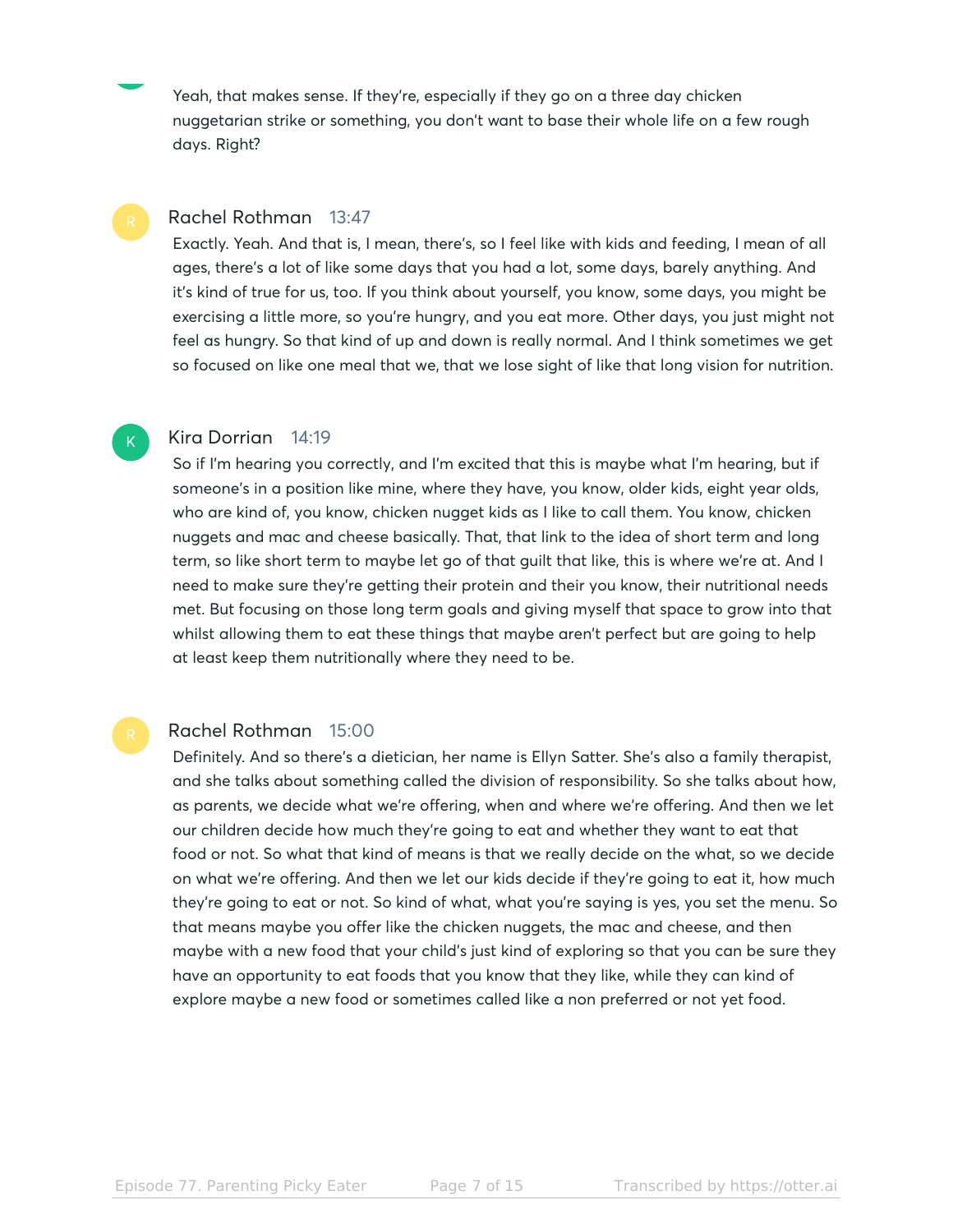Wow. I love that.

#### Deana Thayer 15:55

It's amazing. And it's so simple and yet profound at the same time. Because what I was thinking about when you were talking about well, think about yourself as an adult, you have hungrier days and less hungry days. And how we can inadvertently I think, not just with food, with so many things in parenting, but certainly here as well, we can inadvertently be kind of holding our children to a standard we don't even meet. And that is so interesting to me to just to say, you know, even I have days where I eat more or less, or healthier or less healthier, maybe a more well rounded nutrient picture on one day and one day not so much. I don't know. It's just, that's really fascinating to me. So we've, we've talked about kind of this mindset piece and how much parents not applying pressure is really important. But are there then maybe specific techniques or things we should be doing around that, that can help aour more selective eaters, or at least expose them to things? As you also talked about, it may take really several exposures for them to want to experiment and try new things. What are, what are things that you find helpful? Are there specific tools that, that families have tried, that you've seen prove beneficial?

#### Rachel Rothman 17:02

Definitely. So I think one of the biggest things is family meals, and if you can, eating together with your family, and even if I mean that might be once a day, I mean, now that we're home a lot, it might be more than once a day. But um, if you can just kind of, being together as a family, it might be a couple of times a week, because I know families are really busy. But that component of modeling for our kids and, and them kind of seeing what we're doing is a really big piece. I work with a lot of families whose kids are really selective. And a lot of times when I start talking to the parent, the parent might be really selective too. There's definitely kind of this genetic component. So if you're able to model some of these things, that can be really helpful. Some other things that I think work really well is just exposure. So for example, if you can get your child in the kitchen or interacting with foods, even if that might not mean that they're going to eat that food at dinnertime, but maybe they'll help you like break up lettuce or you know, like snap green beans or something like that, where you're, it goes back to that interaction piece. So you're, you're giving them more opportunities to interact with the food, which will help them feel more comfortable with the food and then hopefully, eventually down the road, they actually try it or eat the food.

 $K$ 

D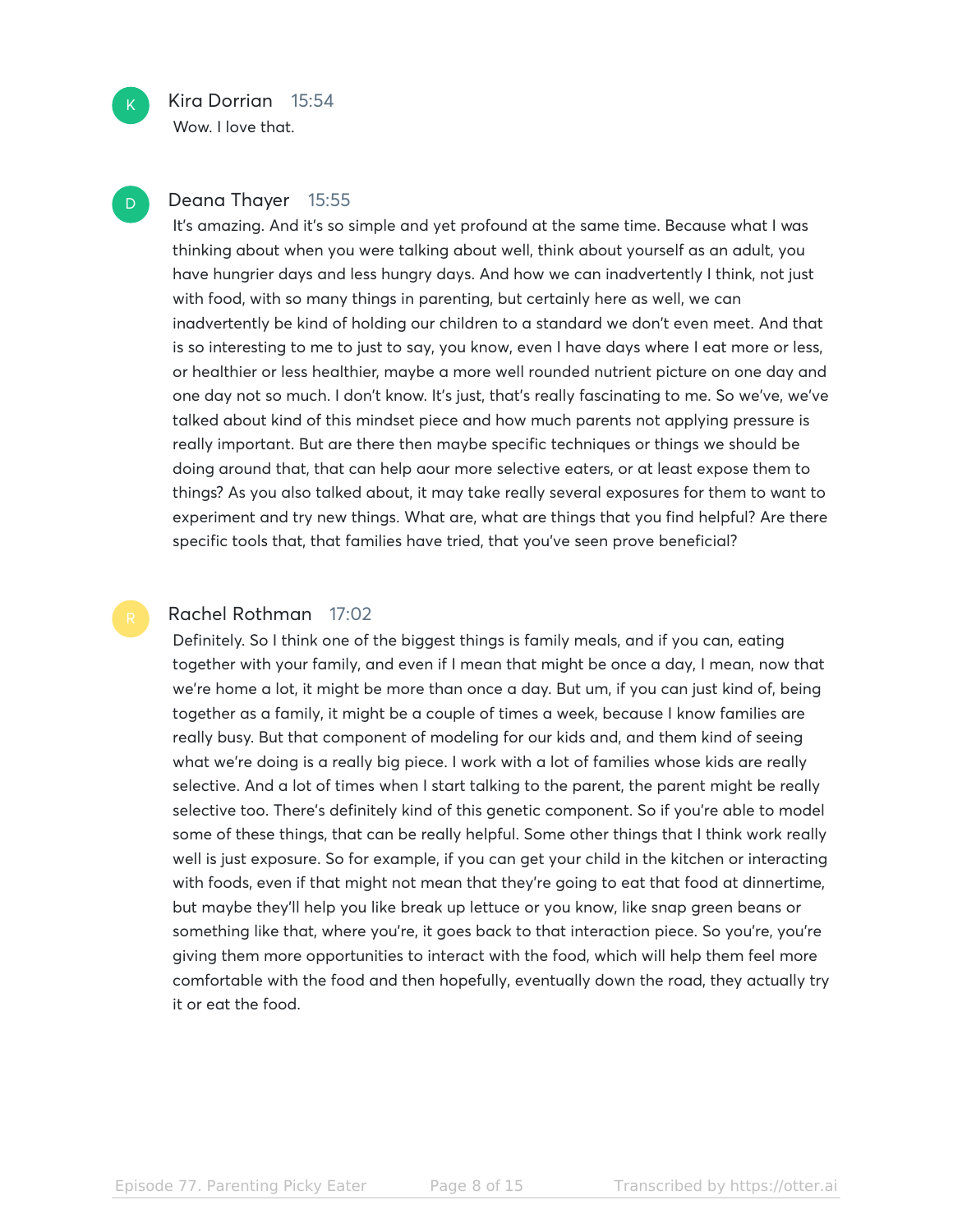#### Kira Dorrian 18:19

 $\mathsf{K}_{\scriptscriptstyle{+}}$ 

I love it. I love it. This is such, it's like such good -pardon the pun- food for thought for me. Sorry, it had to be said. Um, so one of the things that I worry about as a parent is the concept of five servings of fruit and vegetables a day. I mean, I personally don't even get five servings of fruit and vegetables a day. And so I'm curious, is there a thought around that like, hey, here's a good minimum to aim for, like, is there a way to take pressure off of those of us that really are like, I can't hide it in the smoothie, my kid will taste it. I can't, you know, like you hear all these great tips that I think are really good for most kids. And then those of us that really do have those selective eaters, you know, they see right through that spinach, they can taste that spinach, you know. So is there a rule of thumb that could help us just feel more relaxed and better? Like, you know what? We're okay. We might be at minimum but we're doing okay.

#### Rachel Rothman 19:16

Yes. Such a good question. And I will say I am not a fan of like portion sizes and some of those guidelines. I know I'm a dietitian and nutrition is so important. But I, you know, similar to you hear from a lot of parents that it's so stressful to try to think about your child meet, you know, meeting all these needs and eating a portion of something. Um, so honestly, okay, what I would think about is okay, fruits and vegetables. Yes, the recommendation is five servings Why is that? It's for vitamin and mineral content, right. So for the most part, there's fiber and some other things. But if your child let's say they're taking a multivitamin, multi mineral supplement, they could be meeting their needs. Um, or if they're, you know, if they're eating beans or just making sure they're getting their fiber in another way. So, um, so I almost don't want to even say like, there's a minimum that you should be meeting, but what I would more of is okay, are they meeting their vitamin and mineral needs? Can I give them something that will help them to meet those needs right now, even if it's not fruits and vegetables, which is okay, because in that look like going back to that long term, we want them to eventually enjoy those fruits and vegetables, we want them to be, like, have that intrinsic motivation to eat those fruits and vegetables. So we can do that by you know, meeting those short term goals with maybe something else and then getting them even though it's not ideal in the long term. We, we work on getting them in there in the long term. Did that make sense?

#### Kira Dorrian 20:47

 $\mathsf{K}_{\scriptscriptstyle{+}}$ 

Yes, I feel like I'm gonna cry. It's really reminiscent, yeah, like, it's very reminiscent for me of the like, experience that women have breastfeeding. And when they are struggling with breastfeeding, and when you work with a specialist that's like, well, really, you just need to keep breastfeeding and like, push through those hard feelings and sacrifice your mental

Episode 77. Parenting Picky Eater Page 9 of 15 Transcribed by https://otter.ai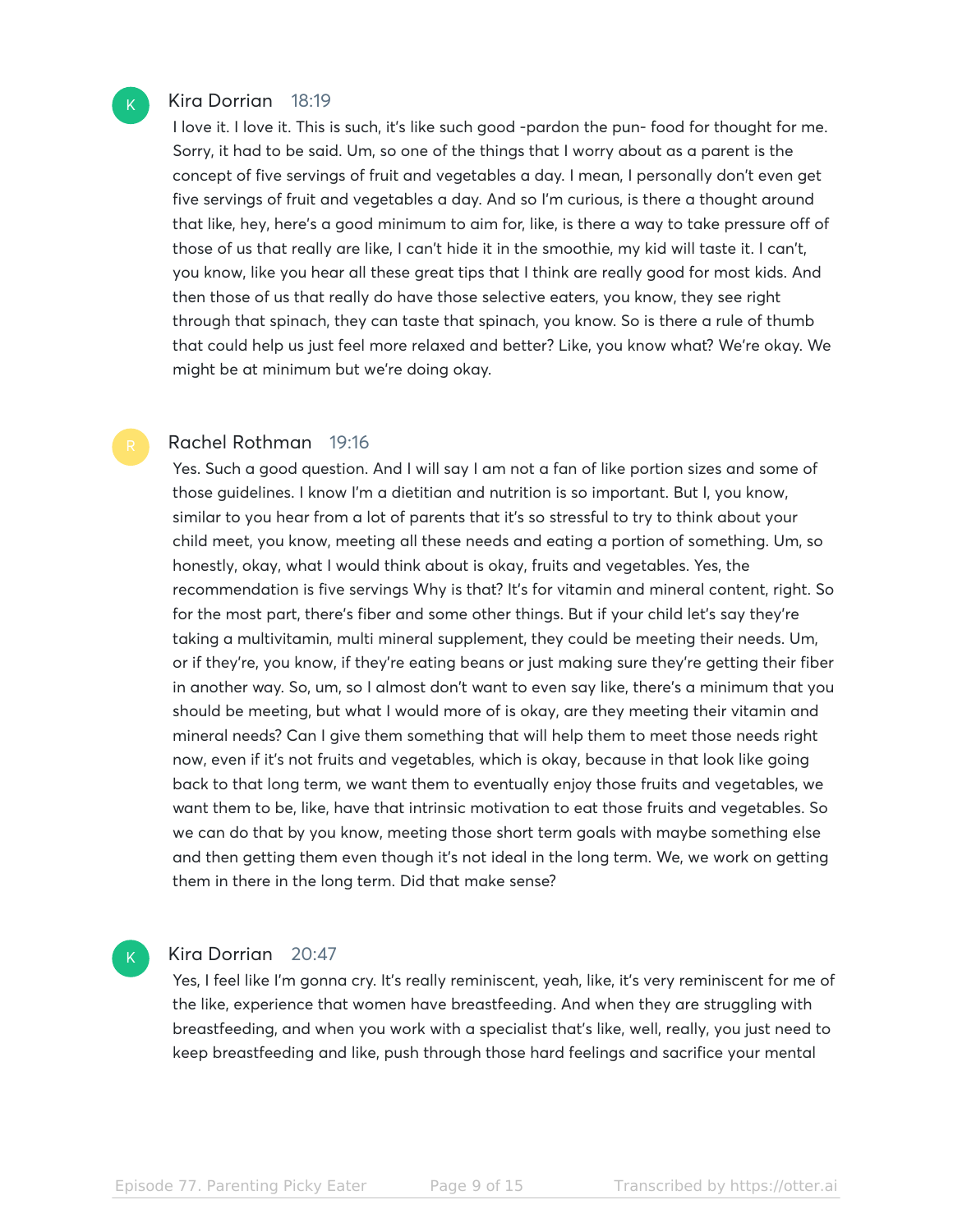health and you know, blah, blah, blah. And it's really refreshing, and I had this experience personally, when you talk to a professional who's like, hey, you know, what? Take a breath. Like, there are other ways to go about this that are okay. And that permission to not be perfect at this. And I just am really moved by your approach, because I think we don't hear that enough. We don't hear enough people telling parents, you know, you have permission to not be perfect with this. Yeah. So I appreciate that.

#### Rachel Rothman 21:39

Yeah, and I, you know, I, a lot of the clients that I work with, when I see them, they come to me with this, like guilt or shame, or this vision of how everybody else is doing it, and why can't their child just, you know, just eat the strawberry or just eat, like, even just eat the mac and cheese, let's say, and they feel like they're doing something wrong. Or why, you know, it's so I think in that, again, reminds me of about the like, the breastfeeding piece. There's like, this guilt component, but um, I think when we can, like take that out of that and really normalize that everybody's on a different path when it comes to feeding. And like, that's okay. You start wherever you're at, and then you move forward from there.

# $\mathsf{K}_{\scriptscriptstyle{+}}$

D

#### Kira Dorrian 22:18

Yeah, because food is so personal. You know, we've all got, not all of us, but a lot of us, myself included, it's not just feeding my kid. It's also wrapped up in my own relationship with food and my fears for my children and their relationship with food. And it's the same with breastfeeding, right? It's not just feeding your baby. It's like, your womanhood and your motherhood. And it's such a complicated topic. And, and I think we're often just presented with this, like two dimensional version of like, it should look like this, and your toddler's plate should look like this. And, you know, without any room for all that complexity.

#### Rachel Rothman 22:51

Yeah. And we see these like, Pinterest pictures of like, these school lunches, and all of this stuff, and we're like, oh, my gosh, my child doesn't eat that. So taking like that piece, just totally out of it. Um, and again, it's like that mindset piece can be really helpful.

#### Deana Thayer 23:08

So amazing, because I, I think this is already even reshaping, I feel better already. I was just like Kira said, I'm like, oh, I'm doing okay. Which is, which is so great. Like we, we exist to make parents feel better. And that this is, this is doing that. Because obviously, I have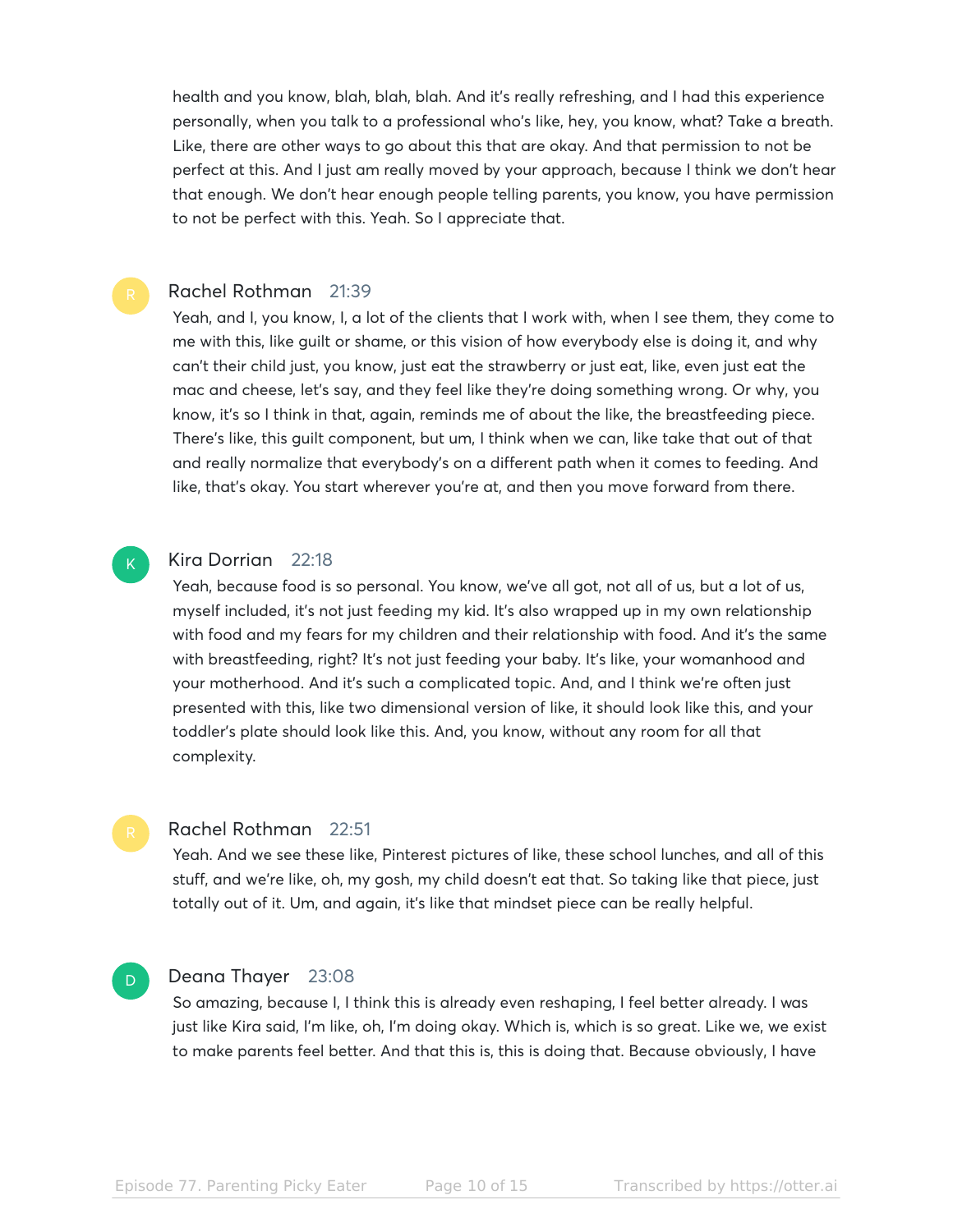older children and teens and young adults, but they definitely are, they definitely have their own preferences where, where food is concerned. And I actually have one who's really sensitive to texture too. And that is, that I know is probably a whole issue. But I'm wondering if you could maybe talk to those who have youngers and so they can look forward to this or those of us with older children and kind of let us know how that trajectory looks because I'm sure it's different for everybody. I don't, my house is only one microcosm of what this looks like. So do, would you say kids tend to, quote grow out of this? Or does it, is it just really dependent on the child? And what about for us as parents? When do we know, okay, they're big enough, time to let go? What, was there a point where it's just more harm than good to kind of intervene anymore? I know that I'll be honest, and maybe I'm outing myself and you're going to scold me, Rachel, but I have really become quite hands off with this. My youngest is 16. So I have one who is almost entirely vegan, and I have just embraced that. And I just make sure there's food in the house that matches that. And I also have one who is maybe a more what we might think of as a more traditional eater, but isn't as much of a fan of produce and so I've been more hands off with that. Like I might say, I'm heading to the store today. Could you just let me know what veggie you would be open to snacking on this week and, and then I leave it, I bring home that one thing and I'm happy that it gets eaten. But I'm not struggling that there's not maybe a vegetable every night at dinner or something. So I'm gonna just out myself that I've let go of a lot of this just because it's more important to me that they're, they're eating, especially as they're growing. And there's so much brain development in these teen years too. And I really want to highlight that, but maybe you recommend a more hands on approach. So I'm just curious what you think about that progression?

#### Rachel Rothman 25:29

Yeah, so I'll first touch on that last piece. And I think that's really great actually, that you have that hands off approach, because, I mean, when we think about it, that's the ultimate goal. Like you, when your children are not in your home anymore, when they're going out with their friends, they're going to make their own choices. So if you're able to get to that point, I think that, that's awesome. And I think that's wonderful that you're able to kind of embrace what you know that they can do, and what they can't do. So I will first say I think that's, that's great. Um, and kind of speaking about that texture, piece or sensitivity, I work with a lot of families that their children might be like hypersensitive, or hypo sensitive, or have some kind of sensory challenges or different things going on. And it really affects eating. And I think sometimes we don't realize that as people who maybe don't have, you know, who are just able to eat and not really notice it, but those sensitivities affect eating a lot. So a lot of the families that I do work with, they might be in occupational therapy, or even feeding therapy. So there are like, if you feel that your child is really struggling, there are definitely things that you can do as interventions. But kind of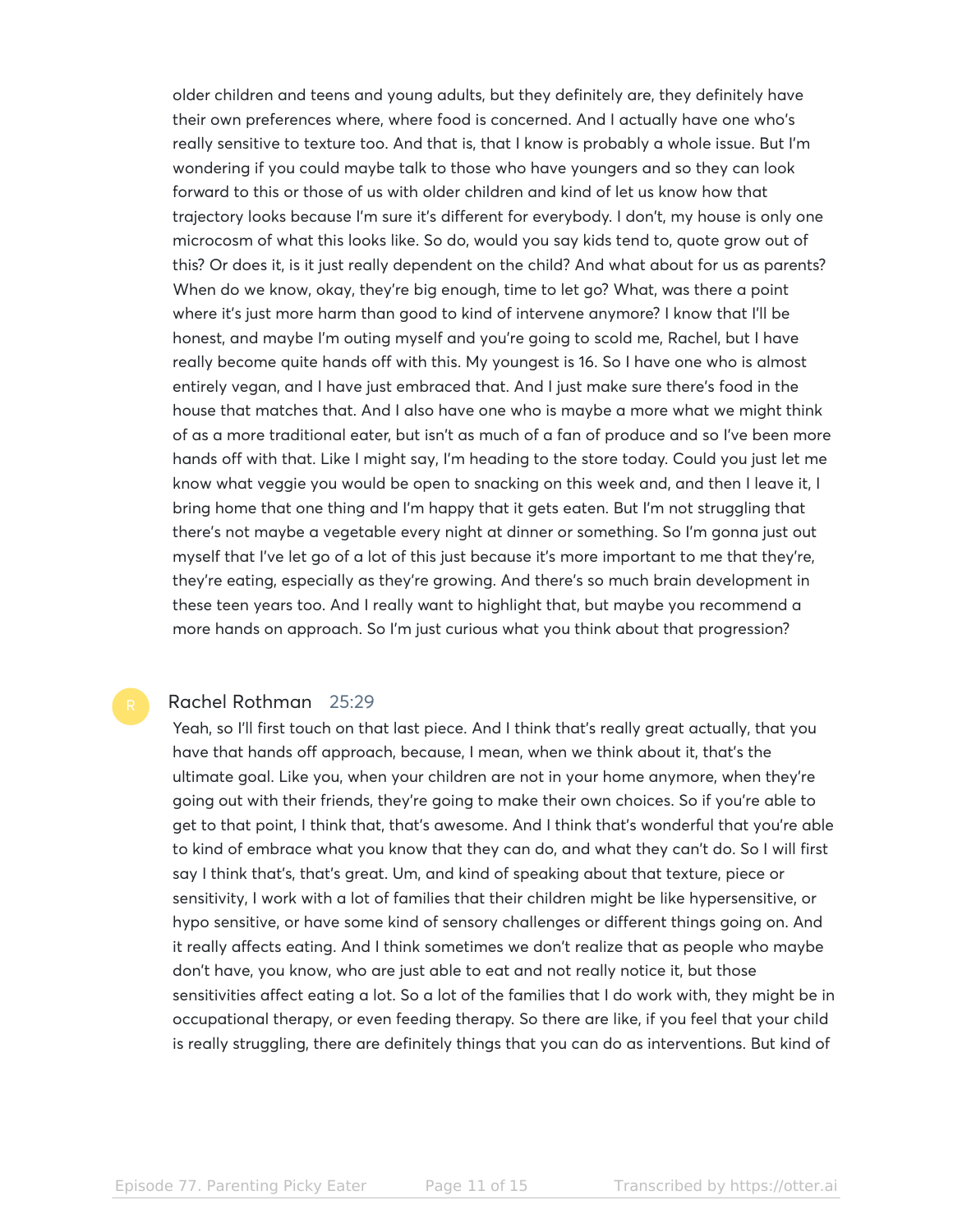what, what typically happens is, I will say, in terms of kids kind of growing out of this, again, it depends where they're at, but usually around like maybe four or five, they, they tend to grow out of it a little bit. But we also have to remember that every child is going to have some foods that they don't like, and you know, some that we as adults, like some adults are more selective than others. So it's just gonna depend, but the more that we can really foster that trust and in really trusting them to make a lot of these decisions of what they're eating, the better off they'll be in the long term.

#### Kira Dorrian 27:23

 $\mathsf{K}_{\scriptscriptstyle{+}}$ 

I have one last question for you. And then we want to hear like where we can find you and how people can get in touch with you if they'd like to talk to you more. And that's about snacking. Let's talk about snacking. Thoughts on snacking? Like, you know, I feel like sometimes I'm so hesitant to be like, yes, have your third granola bar today, because that's the only option that is available to you. What are your thoughts on, on snacking in general, and then a good way to kind of give our kids that option and let them you know, practice being in charge, but in a way that keeps them healthy?

#### Rachel Rothman 27:59

Yes, great question. I have so much to say about this, I'm gonna see how briefly I can talk about it. But um, when we, when I think about snacks, I feel like we've kind of been pigeon holed into, like what a snack should look like, right, like a granola bar, or goldfish, and not that there's anything wrong with those foods. But I like to think about snacks as mini meals. So what I do here is, is I love having families kind of set up a meal and snack routine throughout the day. So having, like breakfast, then maybe a morning snack, and then lunch, and then an afternoon snack and then dinner, and then maybe a bedtime snack if it works with the schedule. But setting up that routine, I find can be a really great way to one, avoid your child just kind of grazing throughout the day. And giving them kind of some structure for the day, especially for younger kids. When we think about like when kids are in school or in preschool, they have that routine in place for them, right? They usually have like a morning snack and then lunch. So having that routine in place. And then when we go to those snack times, yes, you could either, you know, with some of the younger kids, I like giving them maybe like two options or three options just so they don't, you know, they have a couple of choices. Some as they get older than you might have like, a snack cabinet or let them choose, but what I say is at those snack times, let them kind of have as much food as they want. Because especially when they are going through growth spurts or they're just feeling extra hungry, we want to make sure we, if we go back to that division of responsibility where we provide, they decide how much. We want to make sure at each eating opportunity, we're giving them enough food to really like satisfy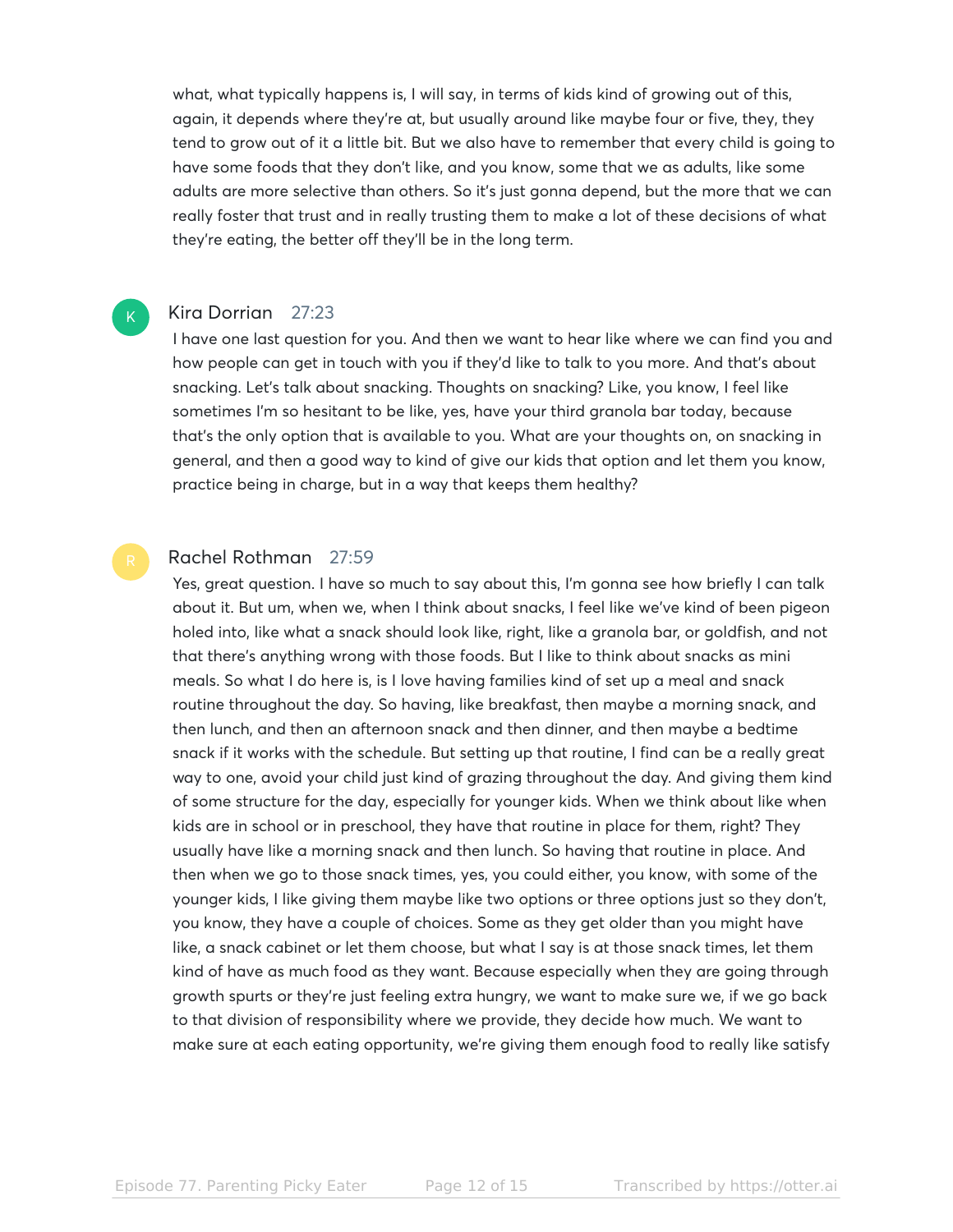their hunger. So then okay, at the next eating opportunity, they then you know, digest their food, feel hungry and then they'll like eat again at the next meal. Does that make sense?

#### Kira Dorrian 30:03

 $\mathsf{K}_{\scriptscriptstyle{+}}$ 

Yeah, it does. I'm curious, like, what if they have a snack? So my kids, you know, they have an afternoon snack at school and they get home and they're still hungry. And there's a couple hours till dinner. So would you say, yep, go for it, have another one? Or is it good for them to get used to being a little hungry so that they eat their full dinner?

#### Rachel Rothman 30:21

Yeah, I would let them have another one. I find that with, with kids usually, like a good, like rule of thumb for how long between each eating interval is maybe between like two and three, three and a half hours. But um, I find that like that, that afternoon time, I find that that's really common that kids are so hungry. They've had a long day of school. But what parents have sometimes complained to me about was, well, they come home, they eat for like two hours straight, and then they're not hungry for dinner time. And so a lot of times what I recommend is okay, make that afternoon snack something substantial, like maybe cheese and an apple or like an egg, like something that you know, is really filling, that's really nutritious. And even if they're not as hungry at dinnertime, like that's okay, maybe use dinnertime as a time to kind of explore new foods or you know, just being together with the family. I'm like, that's okay, too. We, I think like with the snack, the snacking like, some kids will maybe eat more at a snack time than they will at what we consider a traditional mealtime. And that's okay, we again want to like, honor their hunger and their satiety throughout the day.

#### Kira Dorrian 31:31

Yeah, that makes a lot of sense. I have a friend who does first dinner and second dinner. And that works great for their family like, and the concept of like, they actually provide like a mini dinner for the afternoon snack because the kids are hungry enough to eat something like that. And then they just have a smaller second dinner, you know? Amazing, Rachel, thank you. Can you please, please tell our listeners how can they find you? How can they find out more about what you do? And the resources that you have available to parents, like give us your social media handles, all the things, please?



 $\mathsf{K}_{\scriptscriptstyle{+}}$ 

#### Rachel Rothman 32:00

Yes, definitely. So my, the name of my business, it's Nutrition in Bloom. And that's my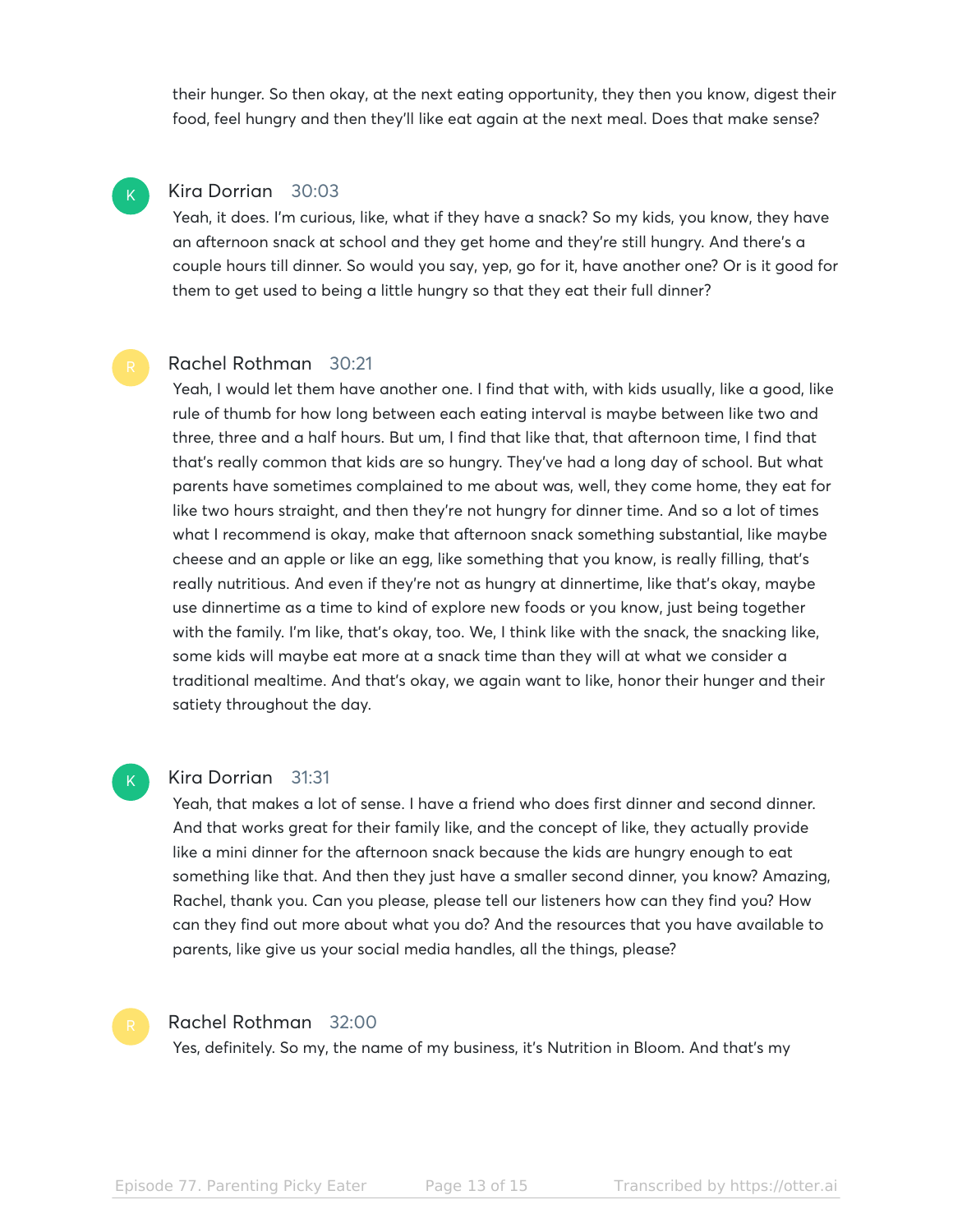website nutritioninbloom.com. I have a really great guide, it's called four steps to try new foods. And it includes some of the stuff we talked about here and goes really deeper into how we can really foster this trying new foods and really this like respectful approach. So that's just at my website nutritioninbloom.com/guide. I'm also on Facebook @nutritioninbloom. And from there, I have a Facebook, private Facebook group that you can join. And we talk about, I have recipes and feeding tips and different things there. And then finally, also on Instagram, my handle is nutrition.in.bloom.

#### Deana Thayer 32:45

Oh, thank you again, Rachel, this was really helpful. And not just eye opening and informative, but also guilt relieving, and relaxing. I mean, it's just so encouraging to hear that we've often in a way made this harder for ourselves than we needed to. And so how refreshing to hear from you.



D

#### Rachel Rothman 33:06

I always explain that it's simple, but it's not easy. So it's a simple concept. But then like actually putting it into practice, it's sometimes a little bit harder to kind of wrap your mind around it.



#### Deana Thayer 33:19

So we've said that many times on the podcast, haven't we, Kira?



#### Kira Dorrian 33:23

Yes, I was just gonna say, well, we resonate with that. The concept of raising an adult is very simple, but not necessarily easy.



#### Deana Thayer 33:33

Simple framework, not so easy on the execution. So we completely resonate with that. I totally get it. Well, thank you so much for taking the time out of your schedule to share with us today, Rachel, we really appreciate it.